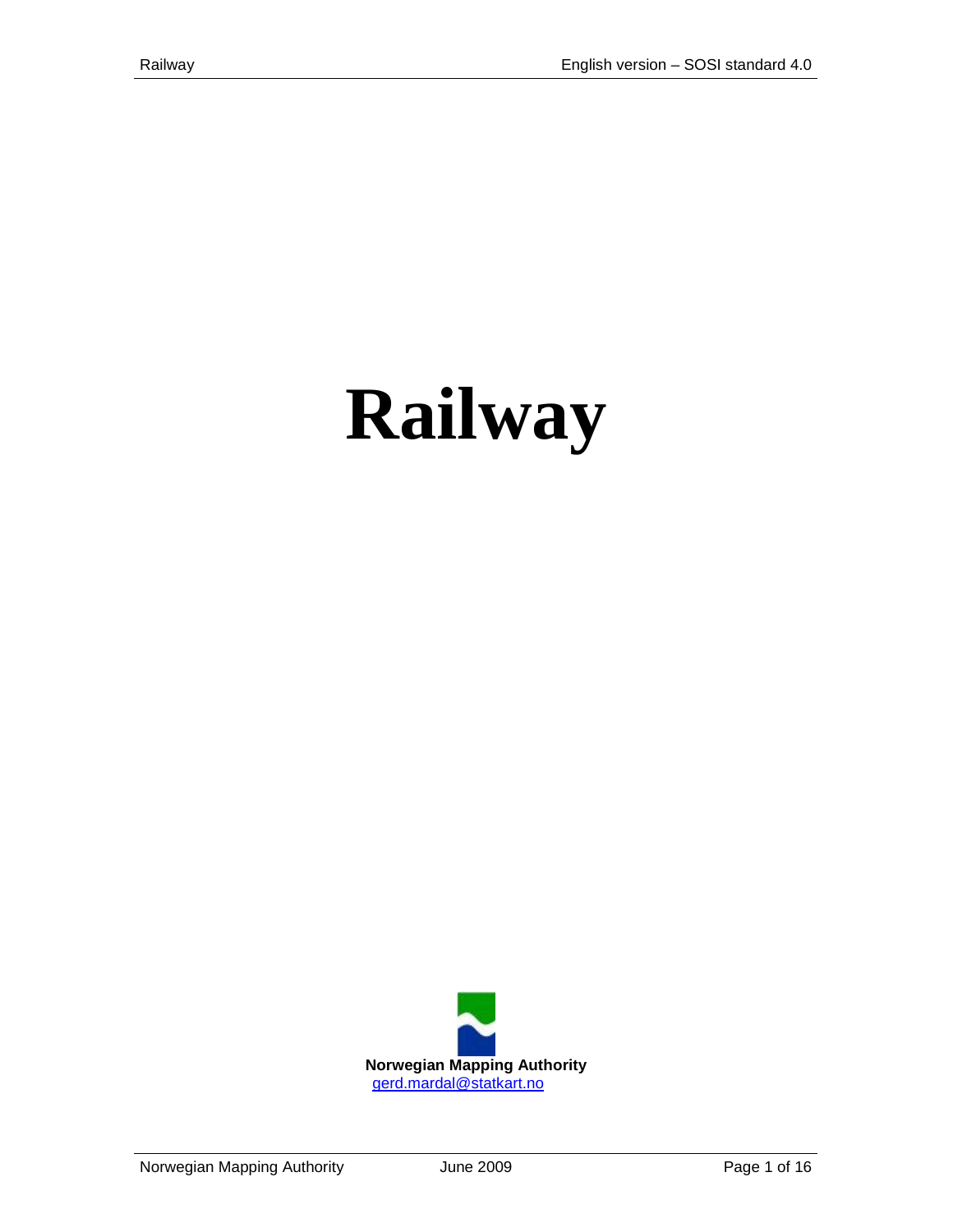# Table of contents

| 1.1       |  |
|-----------|--|
| 1.2       |  |
| 1.2.1     |  |
| 1.2.2     |  |
| 1.2.3     |  |
| 1.2.4     |  |
| 1.2.5     |  |
| 1.2.6     |  |
| 1.2.7     |  |
| 1.2.8     |  |
| 1.2.9     |  |
| 1.2.10    |  |
| 1.2.11    |  |
| 1.2.12    |  |
| 1.2.13    |  |
| 1.2.14    |  |
| 1.2.15    |  |
| 1.2.16    |  |
| 1.2.17    |  |
| 1.2.18    |  |
| 1.2.19    |  |
| 1.2.20    |  |
| 1.2.21    |  |
| 1.2.22    |  |
| 1.2.22.1  |  |
| 1.2.22.2  |  |
| 1.2.22.3  |  |
| 1.2.22.4  |  |
| 1.2.22.5  |  |
| 1.2.22.6  |  |
| 1.2.22.7  |  |
| 1.2.22.8  |  |
| 1.2.22.9  |  |
| 1.2.22.10 |  |
| 1.2.22.11 |  |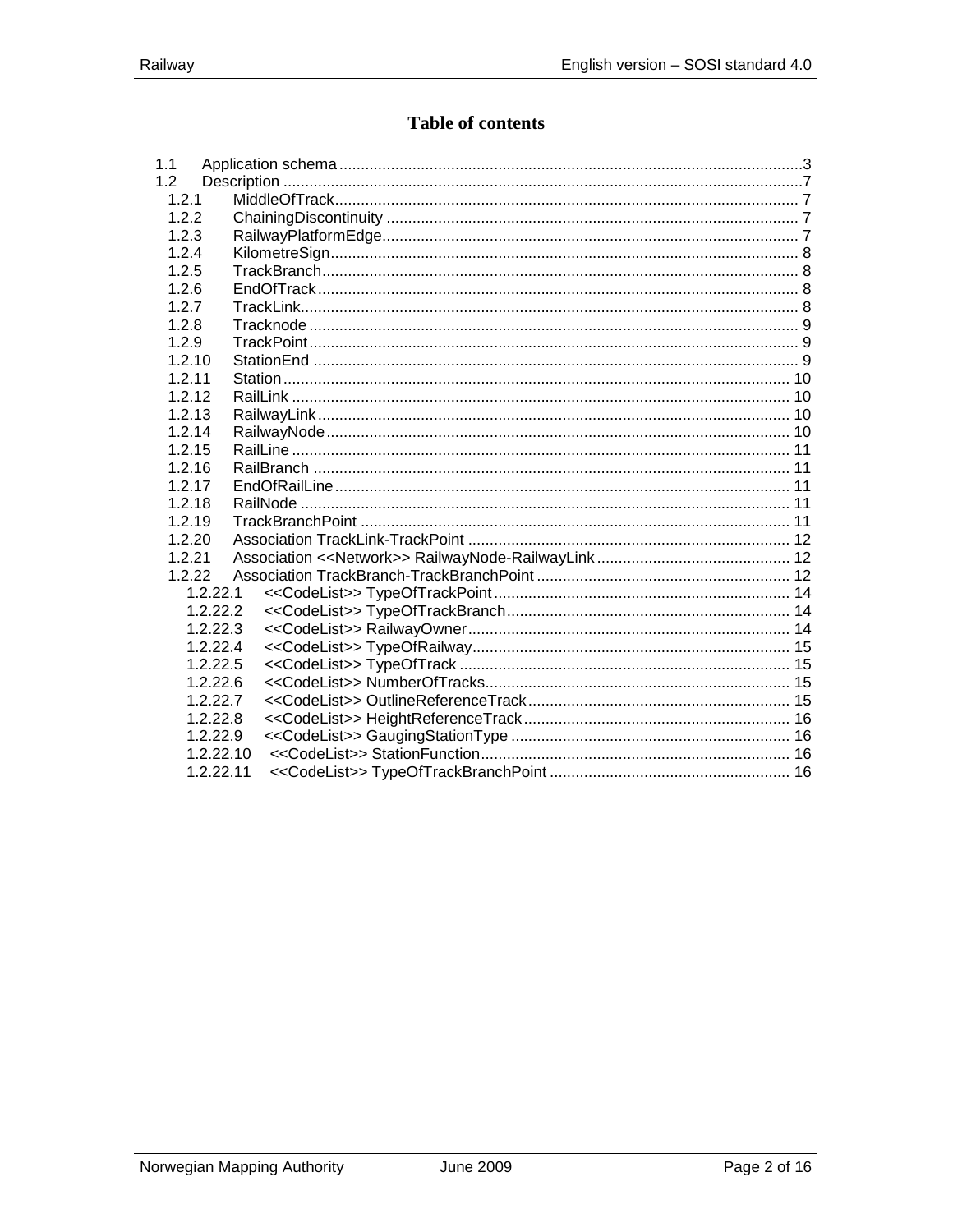## <span id="page-2-0"></span>**1.1 Application schema**





#### **Individual featuretypes**

#### **Station**

- + position : PointWithQuality
- + stationName [0..1] : Name
- + stationNumber [0..1] : CharacterString
- + gaugingStationType [0..1] : GaugingStationType + stationFunction [0..\*] : StationFunction
- + trackKilometres [0..1] : Real
- + sectionNumber [0..1] : Integer

#### KilometreSign

- + position : PointWithQuality + trackKilometres [0..1] : Real
- + sectionNumber [0..1] : Integer

RailwayPlatformEdge border : CurveWithQuality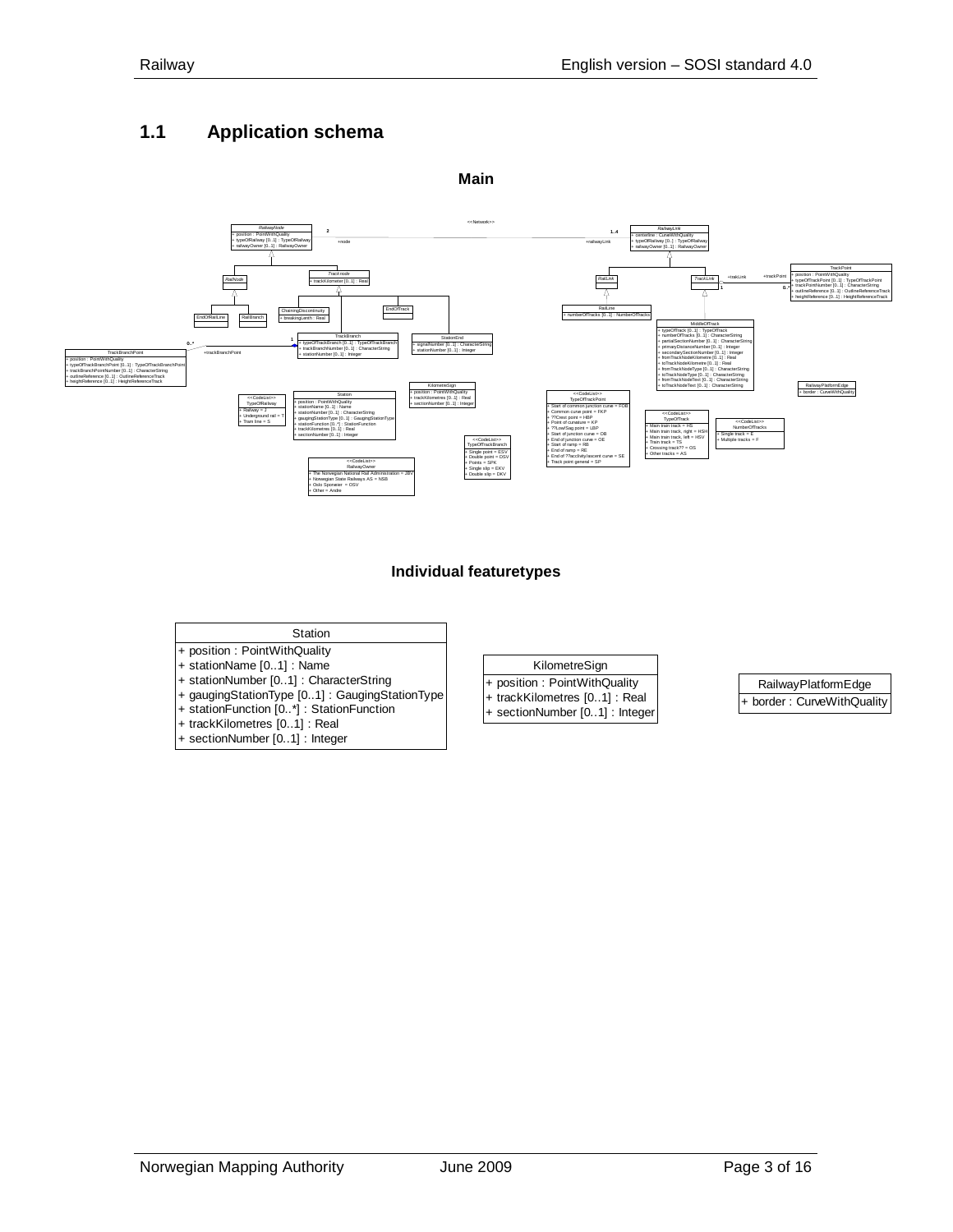#### **Primary node - link structure**



#### **Railway link system - individual featuretypes**

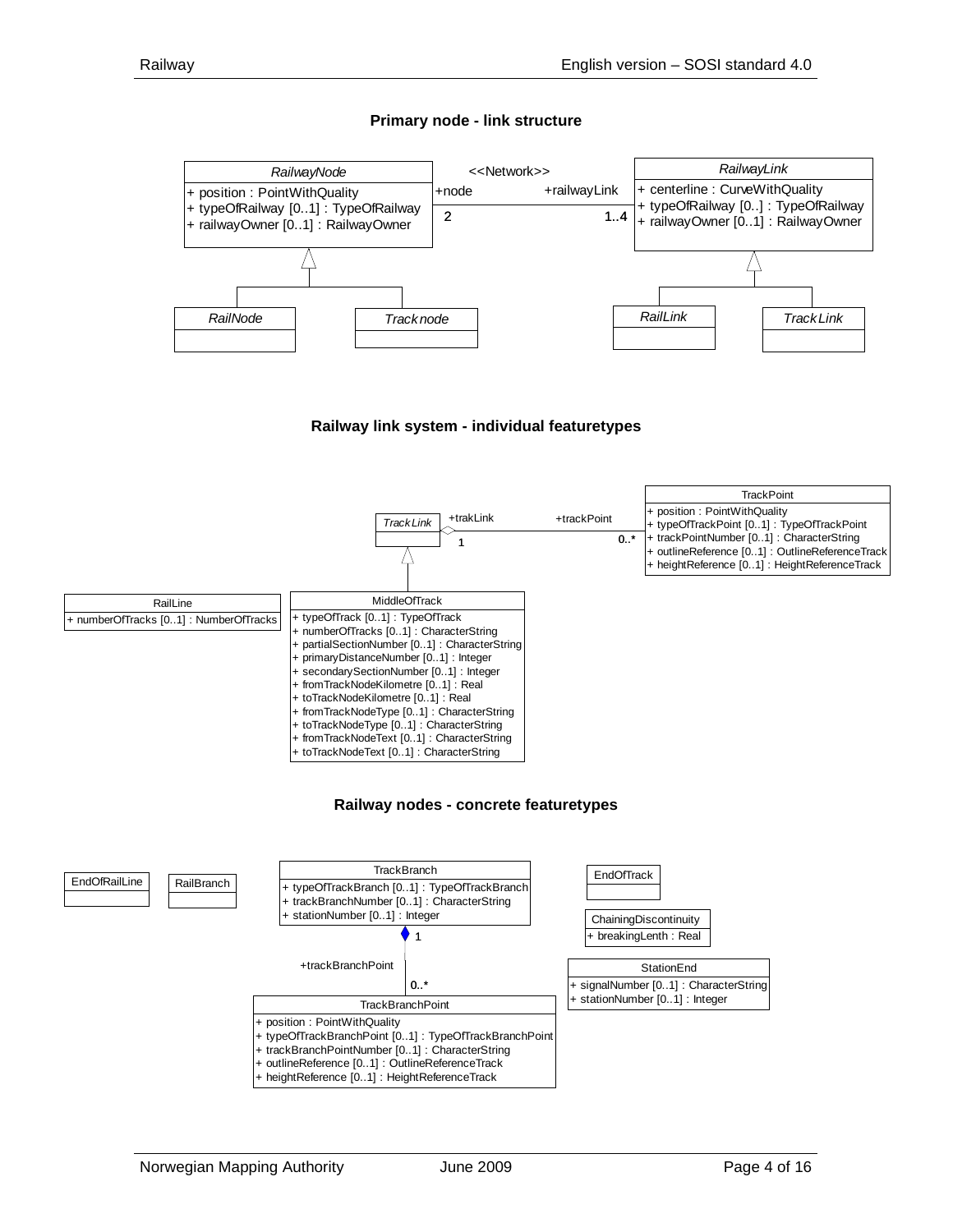**RailwayLink** 

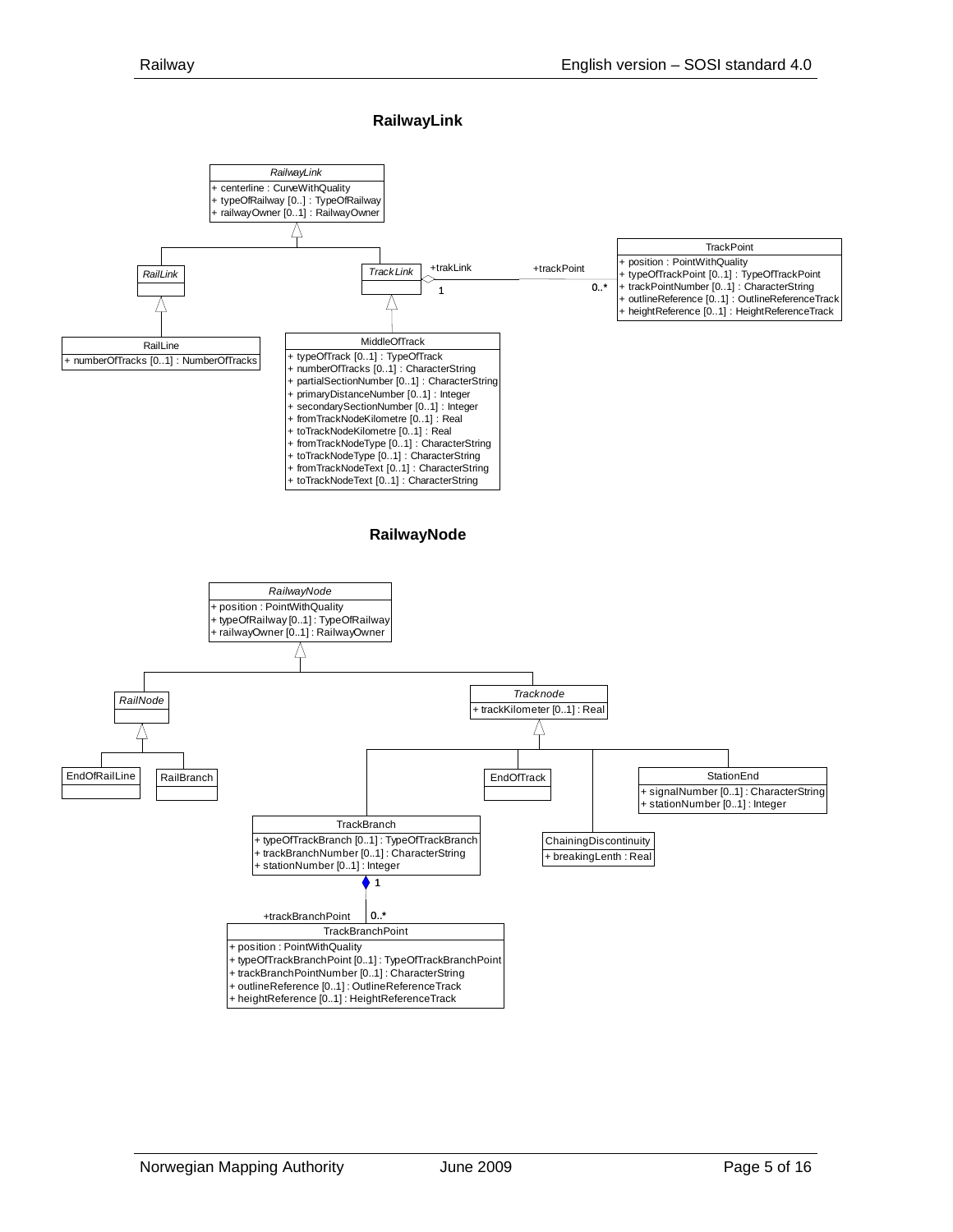<<CodeList>>

<<CodeList>>

#### **TrackBranch**



# **Codelists**

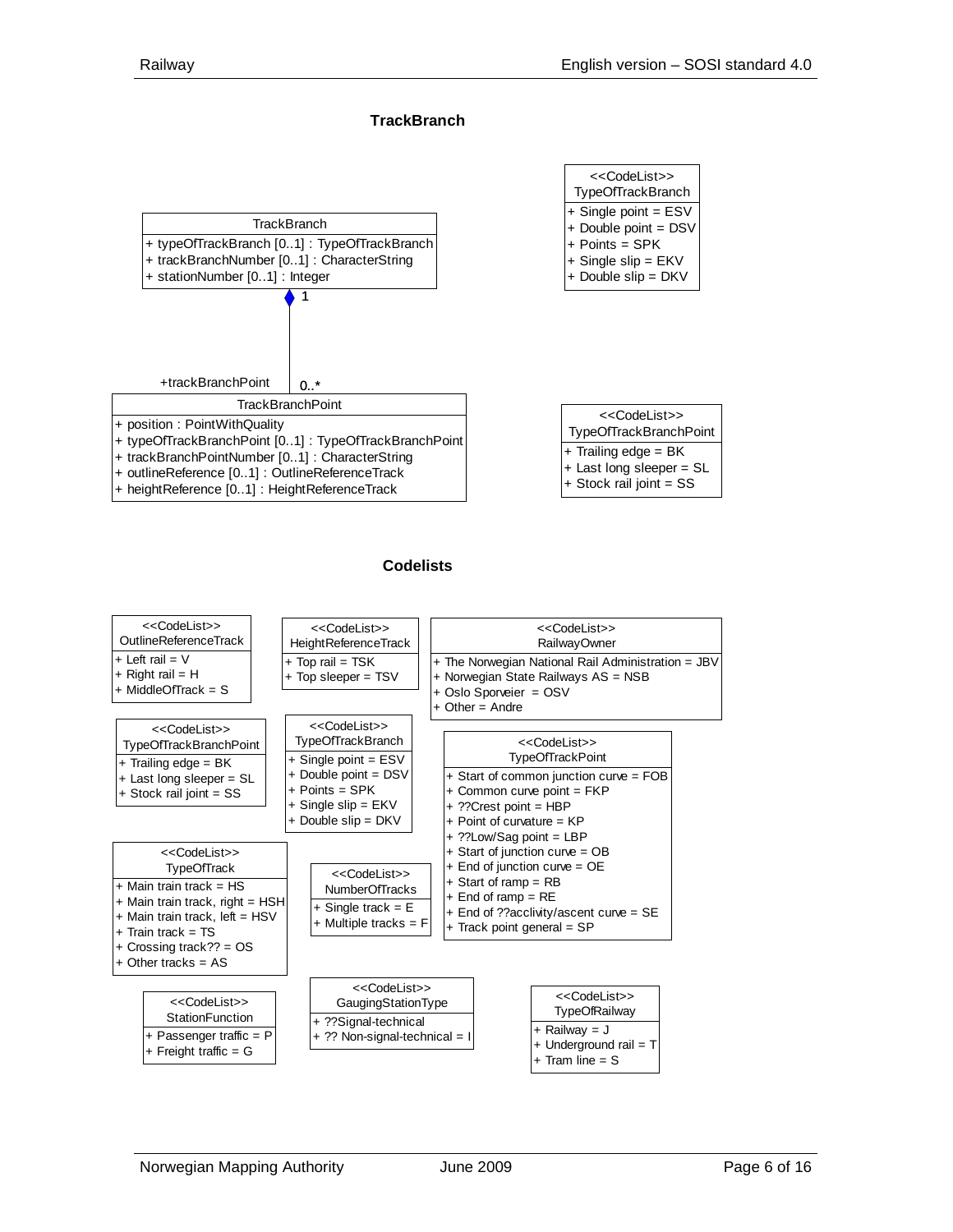# <span id="page-6-0"></span>**1.2 Description**

# <span id="page-6-1"></span>**1.2.1 MiddleOfTrack**

| $\overline{N}$ | Name/<br>Role name               | Description                                                               | Obligation/<br>Condition | Maximum<br>Occurrenc<br>e | Type                       | Constraint                     |
|----------------|----------------------------------|---------------------------------------------------------------------------|--------------------------|---------------------------|----------------------------|--------------------------------|
| $\mathbf{1}$   | Class<br><b>MiddleOfTrack</b>    | theoretical line in between<br>the rails                                  |                          |                           |                            | Subtype of<br><b>TrackLink</b> |
| 1.1            | typeOfTrack                      | classification of railway<br>tracks based on the<br>function of the track | $\mathbf 0$              | 1                         | <b>TypeOfTrack</b>         |                                |
| 1.2            | numberOfTracks                   | distinction between single<br>and multiple tracks                         | $\overline{0}$           | $\mathbf 1$               | <b>CharacterStrin</b><br>g |                                |
| 1.3            | partialSectionNu<br>mber         | identifier relating the object<br>to a specific partial section           | $\mathbf 0$              | $\mathbf 1$               | <b>CharacterStrin</b><br>g |                                |
| 1.4            | primaryDistance<br><b>Number</b> | identifier relating the object<br>to the superior section of<br>the line  | $\mathbf{0}$             | 1                         | Integer                    |                                |
| 1.5            | secondarySectio<br>nNumber       | identifier where two<br>superior railway sections<br>overlap              | $\overline{0}$           | 1                         | Integer                    |                                |
| 1.6            | fromTrackNodeKi<br>lometre       | specification of railway<br>position of the node where<br>the object ends | $\overline{0}$           | 1                         | Real                       |                                |
| 1.7            | toTrackNodeKilo<br>metre         |                                                                           | $\overline{0}$           | 1                         | Real                       |                                |
| 1.8            | fromTrackNodeT<br>ype            | railway classification of the<br>node where the object<br>starts          | $\mathbf 0$              | 1                         | CharacterStrin<br>g        |                                |
| 1.9            | toTrackNodeTyp<br>е              |                                                                           | $\overline{0}$           | 1                         | CharacterStrin<br>g        |                                |
| 1.1<br>0       | fromTrackNodeT<br>ext            | description of the node<br>where the object starts                        | $\overline{0}$           | 1                         | <b>CharacterStrin</b><br>a |                                |
| 1.1<br>1       | toTrackNodeText                  | description of the node<br>where the object ends                          | $\mathbf 0$              | $\overline{1}$            | CharacterStrin<br>g        |                                |

# <span id="page-6-2"></span>**1.2.2 ChainingDiscontinuity**

| No  | Name/<br>Role name                        | Description                 | Obligation/   Maximum<br>Condition | <b>Occurrenc</b><br>е | Type | Constraint              |
|-----|-------------------------------------------|-----------------------------|------------------------------------|-----------------------|------|-------------------------|
|     | <b>Class</b><br>ChainingDisconti<br>nuity | discontinuity in kilometres |                                    |                       |      | Subtype of<br>Tracknode |
| 2.1 | breakingLenth                             |                             |                                    |                       | Real |                         |

# <span id="page-6-3"></span>**1.2.3 RailwayPlatformEdge**

| No | Name/<br>Role name               | Description                                                                 | Obligation/   Maximum<br>Condition | <b>Occurrenc</b> | Type | Constraint |
|----|----------------------------------|-----------------------------------------------------------------------------|------------------------------------|------------------|------|------------|
|    | Class<br>RailwayPlatform<br>Edge | outer edge of construction<br>used for passengers<br>boarding/exiting or fo |                                    |                  |      |            |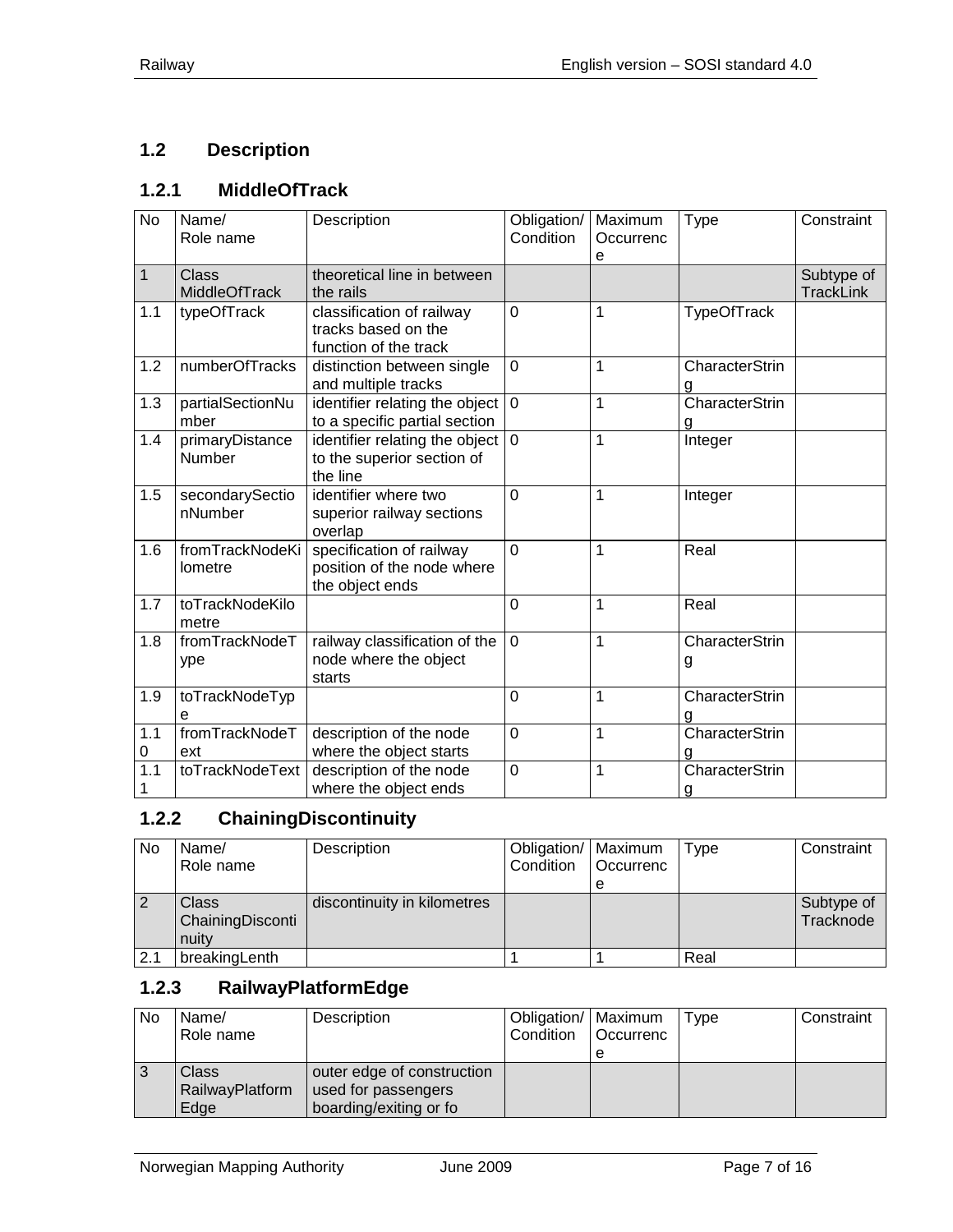|     |        | loading and unloading<br>freight                                                |  |                      |  |
|-----|--------|---------------------------------------------------------------------------------|--|----------------------|--|
| 3.1 | border | course following the<br>transition between<br>different real world<br>phenomena |  | CurveWithQual<br>itv |  |

### <span id="page-7-0"></span>**1.2.4 KilometreSign**

| No             | Name/<br>Role name            | Description                                                              | Obligation/<br>Condition | Maximum<br>Occurrenc<br>e | <b>Type</b>          | Constraint |
|----------------|-------------------------------|--------------------------------------------------------------------------|--------------------------|---------------------------|----------------------|------------|
| $\overline{4}$ | <b>Class</b><br>KilometreSign | sign stating kilometres,<br>mounted on separate<br>poles along the track |                          |                           |                      |            |
| 4.1            | position                      | location where the object<br>exists                                      | 1                        |                           | PointWithQuali<br>tv |            |
| 4.2            | trackKilometres               | railway position specified<br>in relation to a defined<br>zero-point     | $\Omega$                 |                           | Real                 |            |
| 4.3            | sectionNumber                 | identifier for the section<br>where the object is located                | $\Omega$                 |                           | Integer              |            |

# <span id="page-7-1"></span>**1.2.5 TrackBranch**

| No  | Name/<br>Role name          | Description                                                                                                                                                                                                                                                             | Obligation/<br>Condition | Maximum<br>Occurrenc<br>е | Type                  | Constraint              |
|-----|-----------------------------|-------------------------------------------------------------------------------------------------------------------------------------------------------------------------------------------------------------------------------------------------------------------------|--------------------------|---------------------------|-----------------------|-------------------------|
| 5   | Class<br><b>TrackBranch</b> | junction where tracks<br>separate/meet. Note: a)<br>points: construction<br>making it possible to<br>choose between two or<br>more tracks b) crossing of<br>tracks: construction used<br>where two tracks are to<br>cross each other c) slip:<br>combination of a and b |                          |                           |                       | Subtype of<br>Tracknode |
| 5.1 | typeOfTrackBran<br>ch       | classification of structures<br>for track branch                                                                                                                                                                                                                        | $\Omega$                 |                           | TypeOfTrackBr<br>anch |                         |
| 5.2 | trackBranchNum<br>ber       | identifier for track branch                                                                                                                                                                                                                                             | $\Omega$                 | 1                         | CharacterStrin        |                         |
| 5.3 | stationNumber               | identifier relating the object<br>to a specific station                                                                                                                                                                                                                 | $\Omega$                 | 1                         | Integer               |                         |
| 5.4 | Role<br>trackBranchPoint    |                                                                                                                                                                                                                                                                         | 0                        | N                         | TrackBranchP<br>oint  | Aggregrati<br>on        |

#### <span id="page-7-2"></span>**1.2.6 EndOfTrack**

| No | Name/<br>Role name  | Description              | Obligation/   Maximum<br>Condition | <b>Occurrenc</b> | Tvpe | Constraint              |
|----|---------------------|--------------------------|------------------------------------|------------------|------|-------------------------|
|    | Class<br>EndOfTrack | point where a track ends |                                    |                  |      | Subtype of<br>Tracknode |

## <span id="page-7-3"></span>**1.2.7 TrackLink**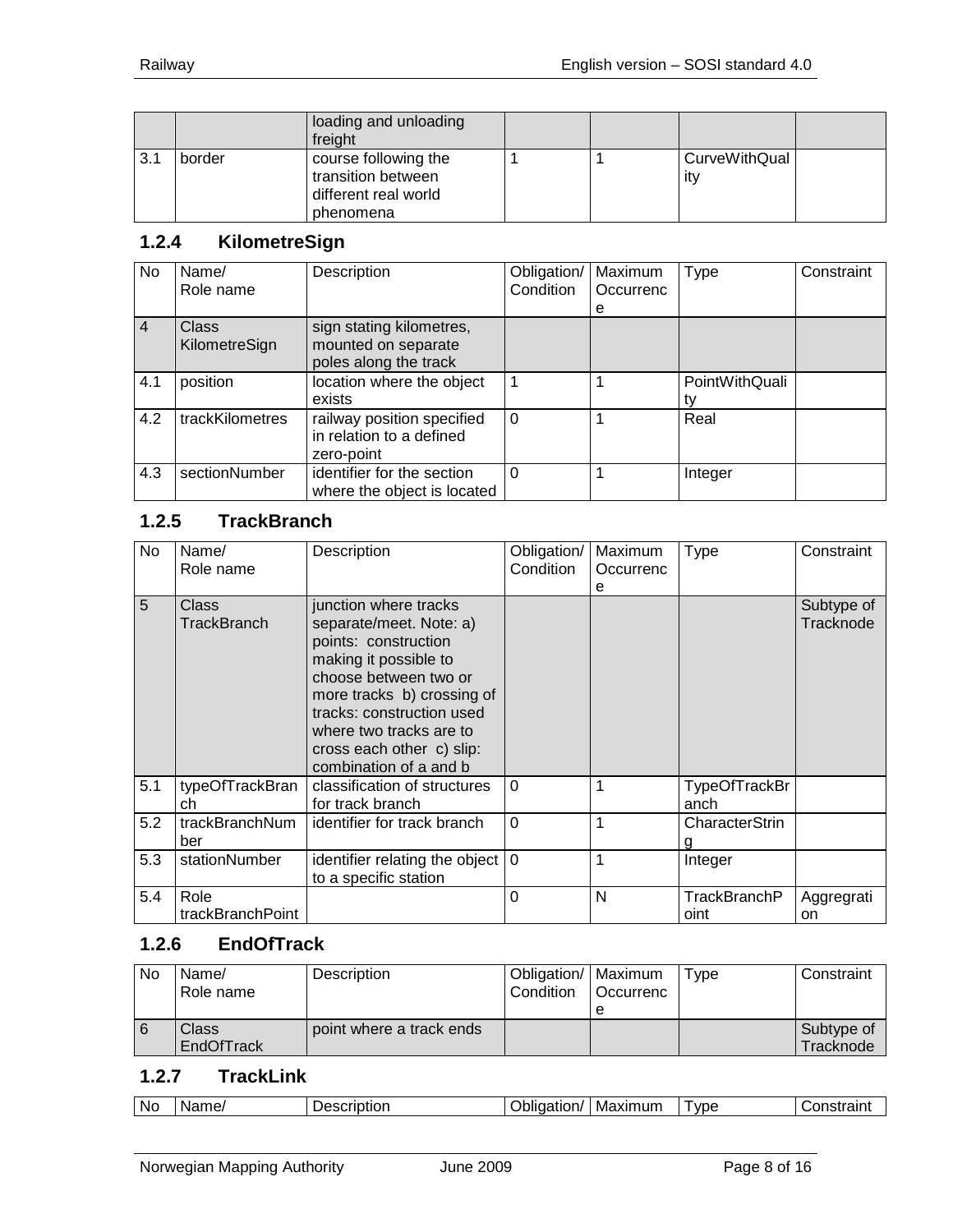|     | Role name                 |                                                                            | Condition | Occurrenc |                   |                                           |
|-----|---------------------------|----------------------------------------------------------------------------|-----------|-----------|-------------------|-------------------------------------------|
|     |                           |                                                                            |           | e         |                   |                                           |
|     | Class<br><b>TrackLink</b> | connection between rail<br>nodes. Note: abstract<br>level of MiddleOfTrack |           |           |                   | Abstract<br>Subtype of<br>RailwayLin<br>N |
| 7.1 | Role<br>trackPoint        |                                                                            |           | N         | <b>TrackPoint</b> | Aggregrati<br>on                          |

# <span id="page-8-0"></span>**1.2.8 Tracknode**

| <b>No</b> | Name/<br>Role name | Description | Obligation/   Maximum<br>Condition | Occurrenc | Type | Constraint                                |
|-----------|--------------------|-------------|------------------------------------|-----------|------|-------------------------------------------|
|           |                    |             |                                    | е         |      |                                           |
| 8         | Class<br>Tracknode |             |                                    |           |      | Abstract<br>Subtype of<br>RailwayNo<br>de |
| 8.1       | trackKilometer     |             |                                    |           | Real |                                           |

# <span id="page-8-1"></span>**1.2.9 TrackPoint**

| No  | Name/<br>Role name  | Description                                                                                                                           | Obligation/<br>Condition | Maximum<br>Occurrenc<br>е | <b>Type</b>                      | Constraint |
|-----|---------------------|---------------------------------------------------------------------------------------------------------------------------------------|--------------------------|---------------------------|----------------------------------|------------|
| 9   | Class<br>TrackPoint | point on rails or in between<br>rails                                                                                                 |                          |                           |                                  |            |
| 9.1 | position            | location where the object<br>exists                                                                                                   | $\mathbf{1}$             | 1                         | PointWithQuali<br>tv             |            |
| 9.2 | typeOfTrackPoint    | classification of changes to<br>the track geometry                                                                                    | $\Omega$                 | 1                         | TypeOfTrackP<br>oint             |            |
| 9.3 | trackPointNumbe     | identifier of trackpoint                                                                                                              | $\overline{0}$           | 1                         | CharacterStrin<br>g              |            |
| 9.4 | outlineReference    | the object on the track to<br>which the outline<br>coordinates refer                                                                  | $\Omega$                 | 1                         | <b>OutlineReferen</b><br>ceTrack |            |
| 9.5 | heightReference     | indication of whether the<br>registration has been<br>carried out at the top or<br>bottom of an element; e.g.<br>a slope, a wall, etc | $\Omega$                 | 1                         | HeightReferen<br>ceTrack         |            |
| 9.6 | Role<br>trakLink    |                                                                                                                                       | 1                        | 1                         | TrackLink                        |            |

## <span id="page-8-2"></span>**1.2.10 StationEnd**

| <b>No</b> | Name/<br>Role name         | Description                                                                     | Obligation/   Maximum<br>Condition | Occurrenc<br>е | <b>Type</b>    | Constraint              |
|-----------|----------------------------|---------------------------------------------------------------------------------|------------------------------------|----------------|----------------|-------------------------|
| 10        | Class<br><b>StationEnd</b> | point on middle of track<br>straight out from the<br>approach to station signal |                                    |                |                | Subtype of<br>Tracknode |
| 10.       | signalNumber               | identifier for signal                                                           |                                    |                | CharacterStrin |                         |
| 10.       | stationNumber              | identifier relating the object $ 0\rangle$                                      |                                    |                | Integer        |                         |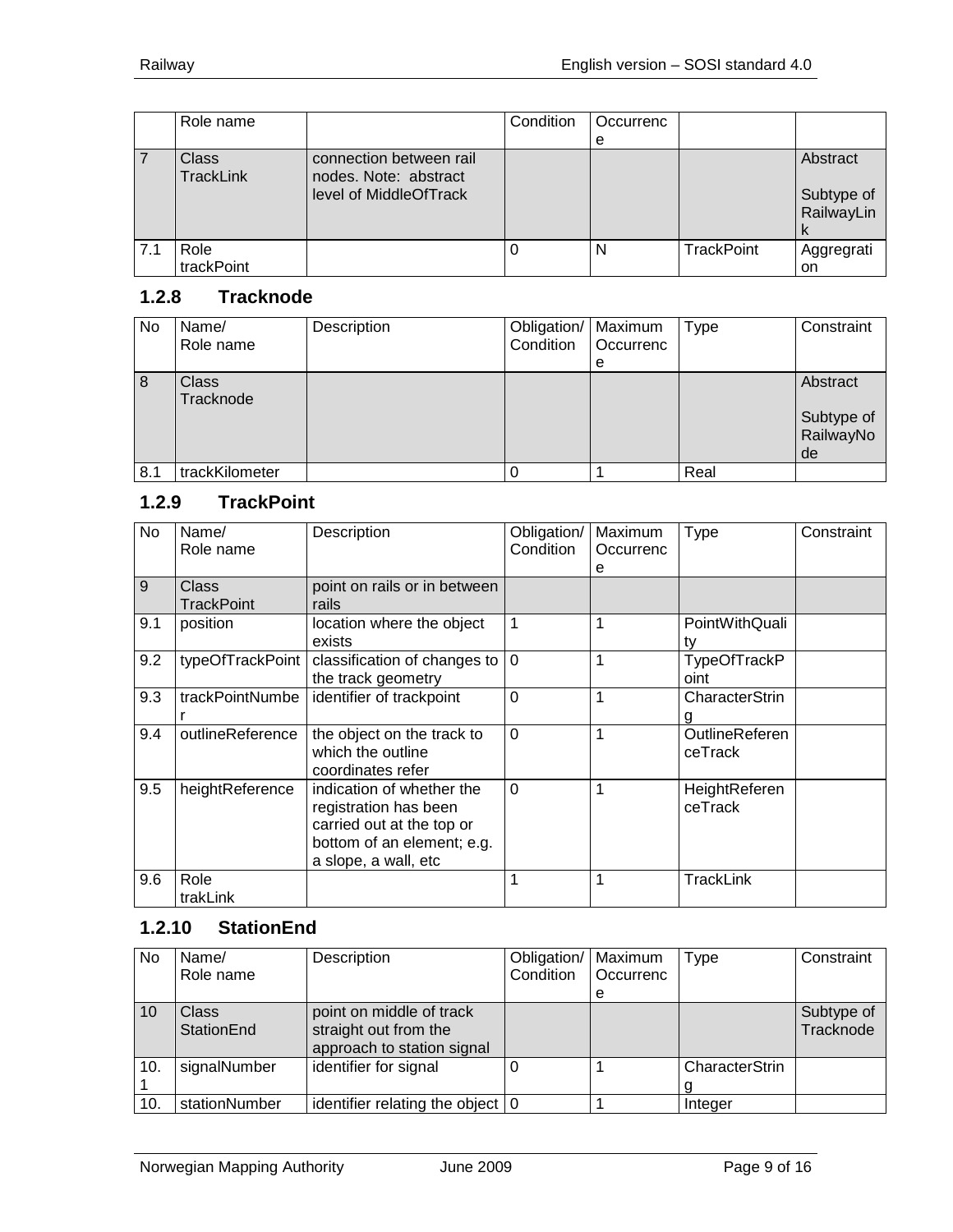| - | cific station:<br>spec |  |  |
|---|------------------------|--|--|

#### <span id="page-9-0"></span>**1.2.11 Station**

| No       | Name/<br>Role name             | Description                                                                | Obligation/<br>Condition | Maximum<br>Occurrenc<br>е | Type                   | Constraint |
|----------|--------------------------------|----------------------------------------------------------------------------|--------------------------|---------------------------|------------------------|------------|
| 11       | <b>Class</b><br><b>Station</b> | representation point for<br>station, stopping place or<br>freight terminal |                          |                           |                        |            |
| 11.      | position                       | location where the object<br>exists                                        | 1                        |                           | PointWithQuali<br>tv   |            |
| 11.<br>2 | stationName                    | name of a station                                                          | $\Omega$                 | 1                         | Name                   |            |
| 11.<br>3 | stationNumber                  | identifier relating the object $ 0\rangle$<br>to a specific station        |                          |                           | CharacterStrin         |            |
| 11.<br>4 | gaugingStationTy<br>рe         |                                                                            | $\Omega$                 | 1                         | GaugingStatio<br>nType |            |
| 11.<br>5 | stationFunction                | the application/function of<br>the object                                  | $\overline{0}$           | N                         | StationFunctio<br>n    |            |
| 11.<br>6 | trackKilometres                | railway position specified<br>in relation to a defined<br>zero-point       | $\Omega$                 | 1                         | Real                   |            |
| 11.      | sectionNumber                  | identifier for the section<br>where the object is located                  | $\Omega$                 | 1                         | Integer                |            |

# <span id="page-9-1"></span>**1.2.12 RailLink**

| No | Name/<br>Role name       | Description                                                            | Obligation/   Maximum<br>Condition | <b>Occurrenc</b> | Type | Constraint                           |
|----|--------------------------|------------------------------------------------------------------------|------------------------------------|------------------|------|--------------------------------------|
|    |                          |                                                                        |                                    | е                |      |                                      |
| 12 | <b>Class</b><br>RailLink | connection between rail<br>nodes. Note: abstract level<br>of Rail line |                                    |                  |      | Abstract<br>Subtype of<br>RailwayLin |

# <span id="page-9-2"></span>**1.2.13 RailwayLink**

| No  | Name/         | Description                 | Obligation/ | Maximum   | <b>Type</b>         | Constraint |
|-----|---------------|-----------------------------|-------------|-----------|---------------------|------------|
|     | Role name     |                             | Condition   | Occurrenc |                     |            |
|     |               |                             |             | е         |                     |            |
| 13  | Class         | classification of railway   |             |           |                     | Abstract   |
|     | RailwayLink   | facility in accordance with |             |           |                     |            |
|     |               | design/dimensioning         |             |           |                     |            |
| 13. | centerline    | course followed by the      |             |           | CurveWithQual       |            |
|     |               | central part of the object  |             |           | itv                 |            |
| 13. | typeOfRailway |                             | 0           | N         | TypeOfRailway       |            |
|     |               |                             |             |           |                     |            |
| 13. | railwayOwner  | owner of the (railway)      | $\Omega$    |           | <b>RailwayOwner</b> |            |
| 3   |               | facility                    |             |           |                     |            |
| 13. | Role          |                             | 2           | 2         | RailwayNode         |            |
| 4   | node          |                             |             |           |                     |            |

### <span id="page-9-3"></span>**1.2.14 RailwayNode**

| No | Name/             | Description | . .<br>™aation <sub>/</sub><br>טווכי | Maximum  | ype | `onotroint<br>'istrairi |
|----|-------------------|-------------|--------------------------------------|----------|-----|-------------------------|
|    | -<br>name<br>Role |             | .<br>⊜ondition                       | ccurrenc |     |                         |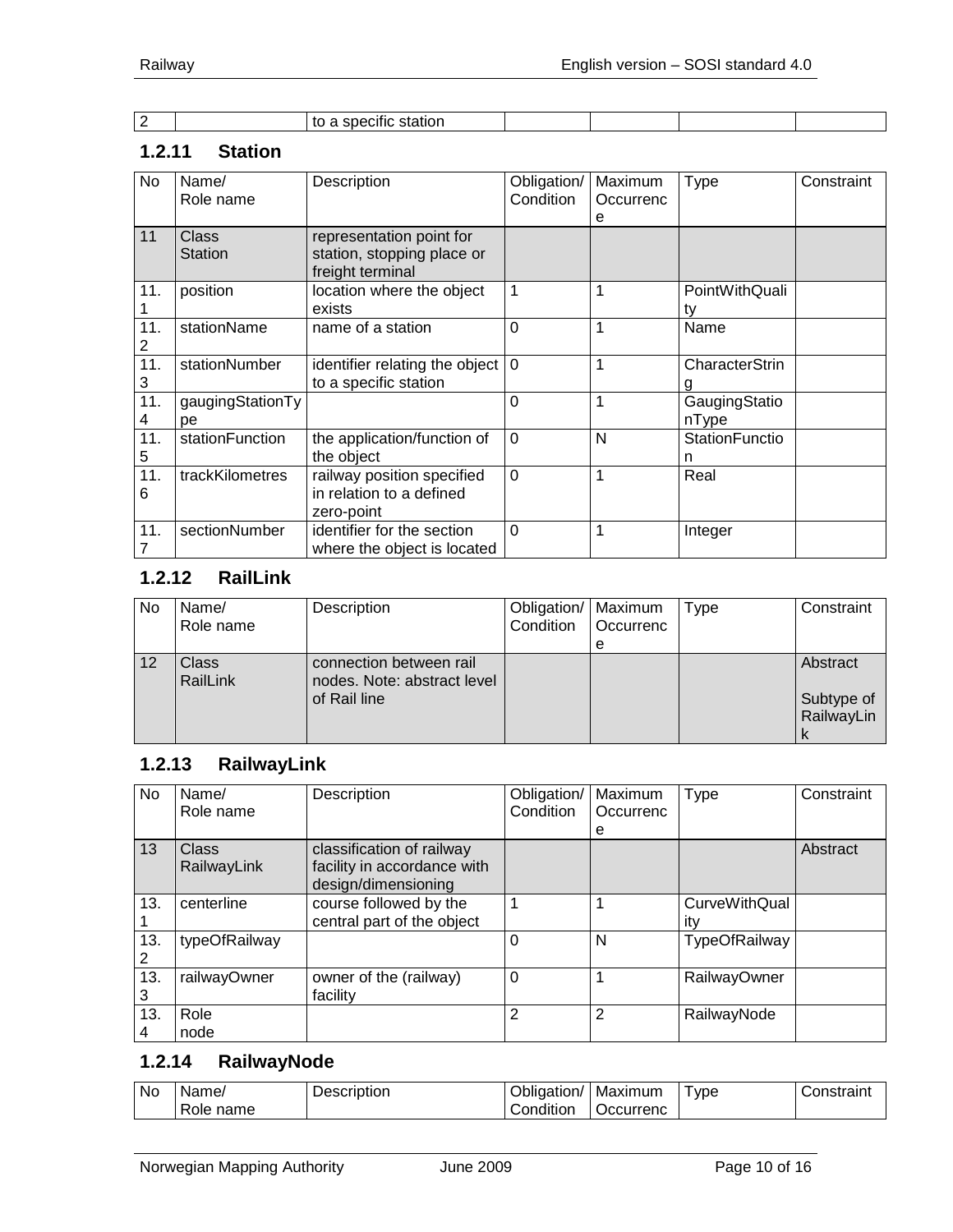|          |                      |                                                                                    |          | e              |                      |          |
|----------|----------------------|------------------------------------------------------------------------------------|----------|----------------|----------------------|----------|
| 14       | Class<br>RailwayNode | junction for railway links.<br>Note: abstract level of Rail<br>node and Track node |          |                |                      | Abstract |
| 14.      | position             | location where the object<br>exists                                                |          |                | PointWithQuali<br>tv |          |
| 14.<br>2 | typeOfRailway        |                                                                                    |          |                | TypeOfRailway        |          |
| 14.<br>3 | railwayOwner         |                                                                                    | $\Omega$ |                | <b>RailwayOwner</b>  |          |
| 14.<br>4 | Role<br>railwayLink  |                                                                                    |          | $\overline{4}$ | RailwayLink          |          |

## <span id="page-10-0"></span>**1.2.15 RailLine**

| No  | Name/<br>Role name | Description                                                                 | Obligation/   Maximum<br>Condition | <b>Occurrenc</b> | Type               | Constraint             |
|-----|--------------------|-----------------------------------------------------------------------------|------------------------------------|------------------|--------------------|------------------------|
|     |                    |                                                                             |                                    | е                |                    |                        |
| 15  | Class<br>RailLine  | theoretical line which<br>represents a single or<br>several parallel tracks |                                    |                  |                    | Subtype of<br>RailLink |
| 15. | numberOfTracks     | distinction between single<br>and multiple tracks                           | 0                                  |                  | NumberOfTrac<br>ks |                        |

## <span id="page-10-1"></span>**1.2.16 RailBranch**

| No | Name/<br>Role name  | Description                            | Obligation/   Maximum<br>Condition | l Occurrenc<br>е | Type | Constraint             |
|----|---------------------|----------------------------------------|------------------------------------|------------------|------|------------------------|
| 16 | Class<br>RailBranch | junction where rails meet<br>or divide |                                    |                  |      | Subtype of<br>RailNode |

## <span id="page-10-2"></span>**1.2.17 EndOfRailLine**

| <b>No</b> | Name/<br>Role name     | Description                  | Obligation/   Maximum<br>Condition | l Occurrenc | Tvpe | Constraint             |
|-----------|------------------------|------------------------------|------------------------------------|-------------|------|------------------------|
|           | Class<br>EndOfRailLine | point where a rail line ends |                                    |             |      | Subtype of<br>RailNode |

## <span id="page-10-3"></span>**1.2.18 RailNode**

| N <sub>o</sub> | Name/<br>Role name | Description                                                                                      | Obligation/   Maximum<br>Condition | Occurrenc | Type | Constraint                                |
|----------------|--------------------|--------------------------------------------------------------------------------------------------|------------------------------------|-----------|------|-------------------------------------------|
|                |                    |                                                                                                  |                                    | е         |      |                                           |
| 18             | Class<br>RailNode  | node (junction) between<br>rail links. Note: abstract<br>level of Rail branch and<br>End of rail |                                    |           |      | Abstract<br>Subtype of<br>RailwayNo<br>de |

#### <span id="page-10-4"></span>**1.2.19 TrackBranchPoint**

| No | Name/<br>Role name | Description                                                        | Obligation/   Maximum<br>Condition | l Occurrenc | Type | Constraint |
|----|--------------------|--------------------------------------------------------------------|------------------------------------|-------------|------|------------|
| 19 | Class              | point on the construction<br>TrackBranchPoin   Track branch. Note: |                                    |             |      |            |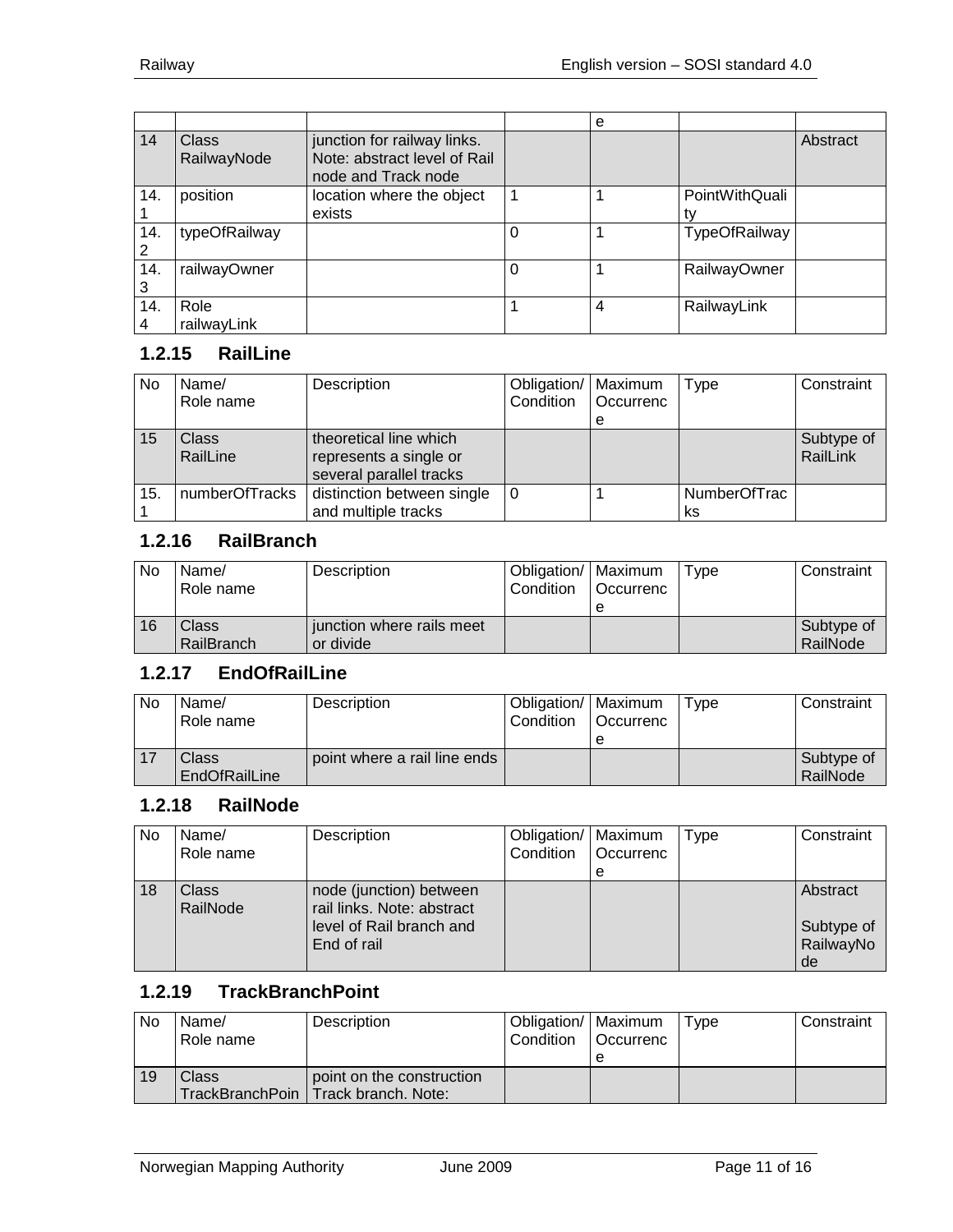|          |                                  | Trailing edge: connection<br>between track and Track<br>branch Long sleeper:<br>railway sleeper located<br>under two branched tracks<br>in a Track branch |          |   |                                  |  |
|----------|----------------------------------|-----------------------------------------------------------------------------------------------------------------------------------------------------------|----------|---|----------------------------------|--|
| 19.      | position                         | location where the object<br>exists                                                                                                                       | 1        | 1 | PointWithQuali                   |  |
| 19.<br>2 | typeOfTrackBran<br>chPoint       | classification of points in<br>structures for track branch                                                                                                | $\Omega$ | 1 | TypeOfTrackBr<br>anchPoint       |  |
| 19.<br>3 | trackBranchPoint<br>Number       | identifier of track branch<br>points                                                                                                                      | $\Omega$ | 1 | CharacterStrin                   |  |
| 19.<br>4 | outlineReference                 | the object on the track to<br>which the height<br>coordinates refer                                                                                       | $\Omega$ | 1 | <b>OutlineReferen</b><br>ceTrack |  |
| 19.<br>5 | heightReference                  | the object on the track to<br>which the height<br>coordinates refer                                                                                       | $\Omega$ | 1 | HeightReferen<br>ceTrack         |  |
| 19.<br>6 | Role<br>(unnamed)<br>TrackBranch |                                                                                                                                                           | 1        | 1 | <b>TrackBranch</b>               |  |

## <span id="page-11-0"></span>**1.2.20 Association TrackLink-TrackPoint**

| No       | Name/<br>Role name                             | Description | Obligation/   Maximum<br>Condition | Occurrenc<br>e | Type              | Constraint      |
|----------|------------------------------------------------|-------------|------------------------------------|----------------|-------------------|-----------------|
| 20       | Association<br>TrackLink-<br><b>TrackPoint</b> |             |                                    |                |                   |                 |
| 20.      | Role<br>trackPoint                             |             |                                    | N              | <b>TrackPoint</b> | Aggregatio<br>n |
| 20.<br>2 | Role<br>trakLink                               |             |                                    |                | TrackLink         |                 |

### <span id="page-11-1"></span>**1.2.21 Association <<Network>> RailwayNode-RailwayLink**

| No       | Name/<br>Role name                         | Description | Obligation/   Maximum<br>Condition | Occurrenc<br>е | Type        | Constraint |
|----------|--------------------------------------------|-------------|------------------------------------|----------------|-------------|------------|
| 21       | Association<br>RailwayNode-<br>RailwayLink |             |                                    |                |             |            |
| 21.      | Role<br>railwayLink                        |             |                                    | 4              | RailwayLink |            |
| 21.<br>2 | Role<br>node                               |             | っ                                  | 2              | RailwayNode |            |

## <span id="page-11-2"></span>**1.2.22 Association TrackBranch-TrackBranchPoint**

| No | Name/<br>Role name                                    | Description | Obligation/   Maximum<br>Condition | <b>Occurrenc</b><br>e | Type | Constraint |
|----|-------------------------------------------------------|-------------|------------------------------------|-----------------------|------|------------|
| 22 | Association<br>TrackBranch-<br><b>TrackBranchPoin</b> |             |                                    |                       |      |            |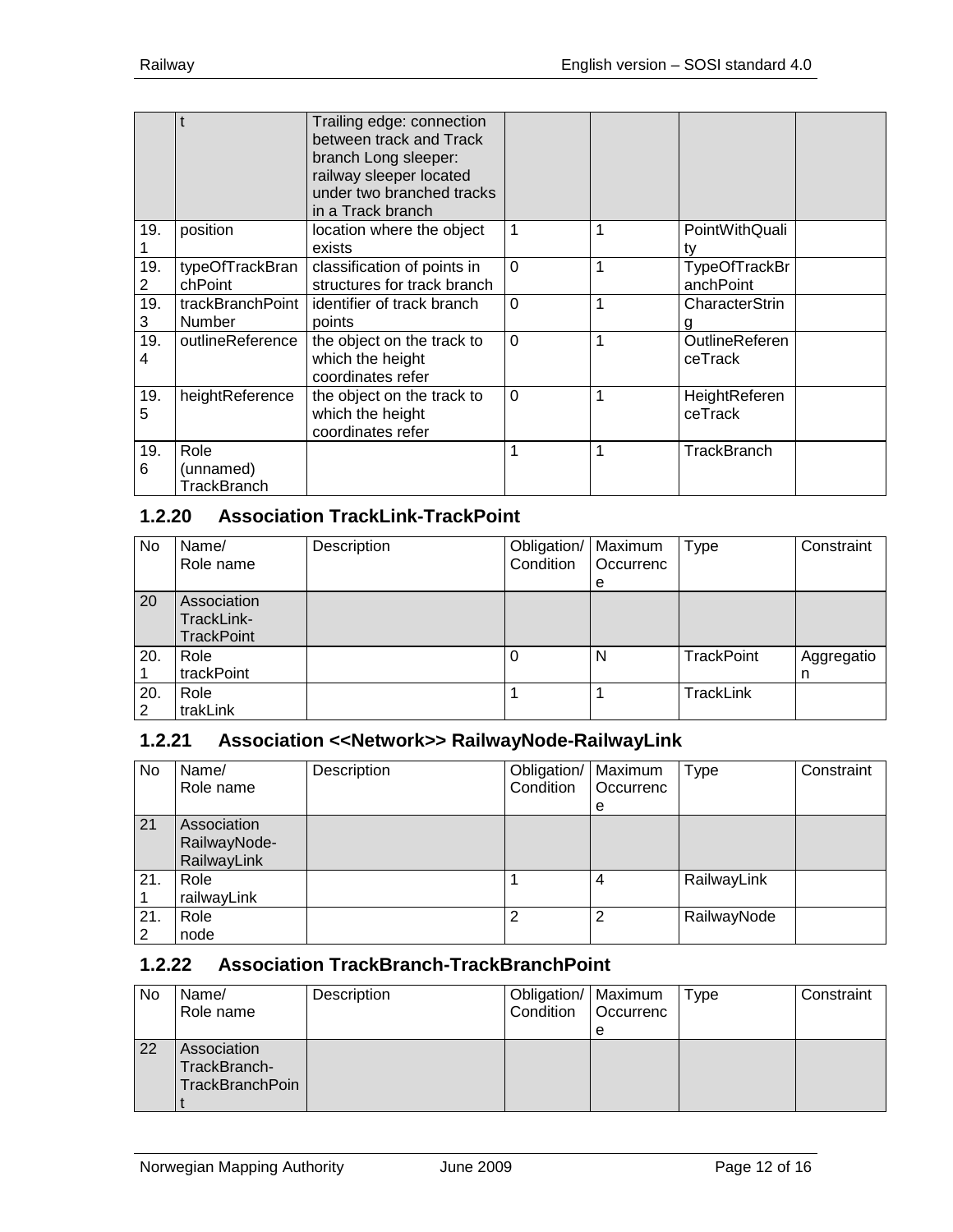| 22. | Role                 |  | TrackBranchP | Aggregatio |
|-----|----------------------|--|--------------|------------|
|     | I trackBranchPoint I |  | oint         |            |
| 22. | Role                 |  | TrackBranch  |            |
| ົ   | (unnamed)            |  |              |            |
|     | TrackBranch.         |  |              |            |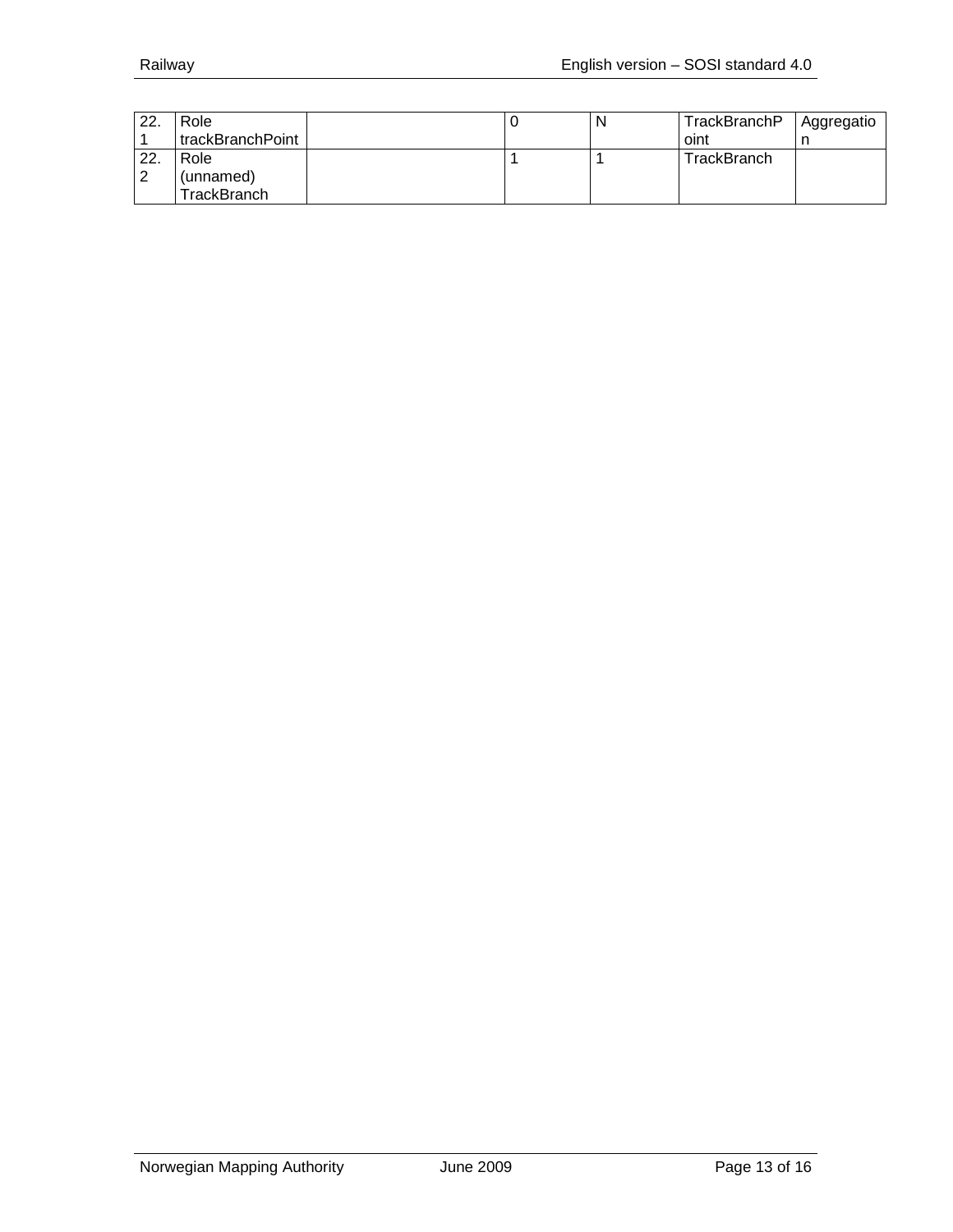#### **1.2.22.1 <<CodeList>> TypeOfTrackPoint**

| <b>Nr</b> | Code name                       | Definition/Description                          | Code       |
|-----------|---------------------------------|-------------------------------------------------|------------|
|           | CodeList                        | classification of changes to the track geometry |            |
|           | <b>TypeOfTrackPoint</b>         |                                                 |            |
| 1.1       | Start of common junction curve  |                                                 | <b>FOB</b> |
| 1.2       | Common curve point              |                                                 | <b>FKP</b> |
| 1.3       | ??Crest point                   |                                                 | <b>HBP</b> |
| 1.4       | Point of curvature              |                                                 | <b>KP</b>  |
| 1.5       | ??Low/Sag point                 |                                                 | LBP        |
| 1.6       | Start of junction curve         |                                                 | <b>OB</b>  |
| 1.7       | End of junction curve           |                                                 | <b>OE</b>  |
| 1.8       | Start of ramp                   |                                                 | <b>RB</b>  |
| 1.9       | End of ramp                     |                                                 | <b>RE</b>  |
| 1.10      | End of ??acclivity/ascent curve |                                                 | <b>SE</b>  |
| 1.11      | Track point general             |                                                 | <b>SP</b>  |

# <span id="page-13-0"></span>**1.2.22.2 <<CodeList>> TypeOfTrackBranch**

| l Nr           | Code name         | Definition/Description                        | Code       |
|----------------|-------------------|-----------------------------------------------|------------|
| $\overline{2}$ | CodeList          | classification of structures for track branch |            |
|                | TypeOfTrackBranch |                                               |            |
| 2.1            | Single point      |                                               | ESV        |
| 2.2            | Double point      |                                               | <b>DSV</b> |
| 2.3            | Points            |                                               | <b>SPK</b> |
| 2.4            | Single slip       |                                               | EKV        |
| 2.5            | Double slip       |                                               | <b>DKV</b> |

#### **1.2.22.3 <<CodeList>> RailwayOwner**

<span id="page-13-2"></span><span id="page-13-1"></span>

| Nr             | Code name                                | Definition/Description          | Code       |
|----------------|------------------------------------------|---------------------------------|------------|
| $\overline{3}$ | CodeList                                 | owner of the (railway) facility |            |
|                | RailwayOwner                             |                                 |            |
| 3.1            | <sup>I</sup> The Norwegian National Rail |                                 | JBV        |
|                | Administration                           |                                 |            |
| 3.2            | Norwegian State Railways AS              |                                 | <b>NSB</b> |
| 3.3            | Oslo Sporveier                           |                                 | OSV        |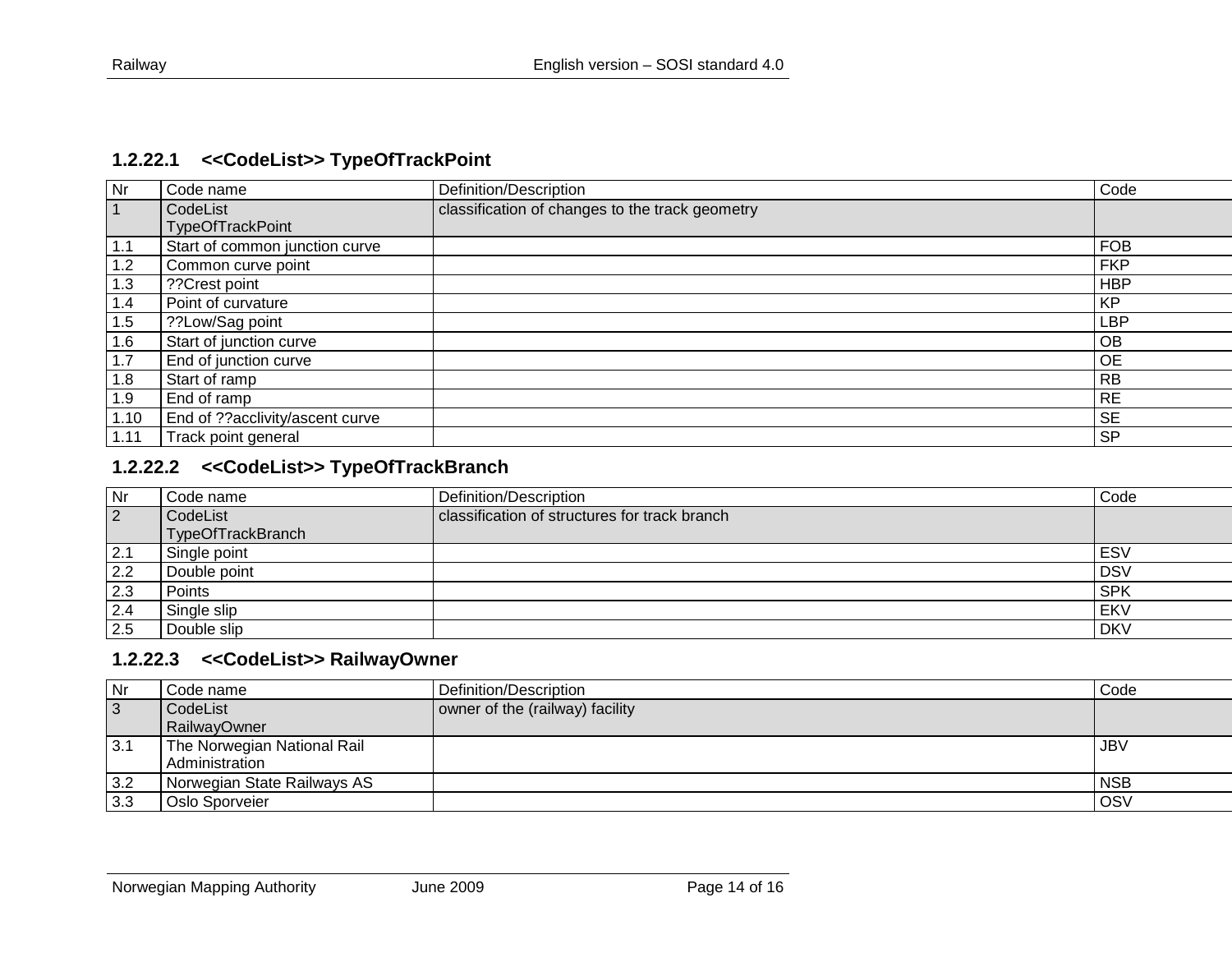| . | ′)th∈ | Andre |
|---|-------|-------|

#### **1.2.22.4 <<CodeList>> TypeOfRailway**

| Nr             | Code name        | Definition/Description                                                    | Code |
|----------------|------------------|---------------------------------------------------------------------------|------|
| $\overline{4}$ | CodeList         | classification of railway facility in accordance with design/dimensioning |      |
|                | TypeOfRailway    |                                                                           |      |
| 4.1            | Railwav          |                                                                           |      |
| 4.2            | Underground rail |                                                                           |      |
| 4.3            | Tram line        |                                                                           |      |

#### **1.2.22.5 <<CodeList>> TypeOfTrack**

<span id="page-14-0"></span>

| Nr             | Code name               | Definition/Description                                              | Code            |
|----------------|-------------------------|---------------------------------------------------------------------|-----------------|
| $\overline{5}$ | CodeList                | classification of railway tracks based on the function of the track |                 |
|                | <b>TypeOfTrack</b>      |                                                                     |                 |
| 15.1           | Main train track        |                                                                     | <b>HS</b>       |
| 5.2            | Main train track, right |                                                                     | <b>HSH</b>      |
| 5.3            | Main train track, left  |                                                                     | <b>HSV</b>      |
| 5.4            | Train track             |                                                                     | TS              |
| 5.5            | Crossing track??        |                                                                     | <b>OS</b>       |
| 5.6            | Other tracks            |                                                                     | AS <sub>5</sub> |

#### **1.2.22.6 <<CodeList>> NumberOfTracks**

<span id="page-14-1"></span>

| <b>Nr</b>      | Code name                  | Definition/Description                         | Code |
|----------------|----------------------------|------------------------------------------------|------|
| $\overline{6}$ | CodeList<br>NumberOfTracks | distinction between single and multiple tracks |      |
| 6.7            | Single track               |                                                |      |
| 6.2            | Multiple tracks            |                                                |      |

#### **1.2.22.7 <<CodeList>> OutlineReferenceTrack**

<span id="page-14-3"></span><span id="page-14-2"></span>

| Nr | Code name             | l Definition/Description_                                      | Code |
|----|-----------------------|----------------------------------------------------------------|------|
|    | CodeList              | the object on the track to which the outline coordinates refer |      |
|    | OutlineReferenceTrack |                                                                |      |
|    | Left rail             |                                                                |      |
|    | Right rail            |                                                                |      |